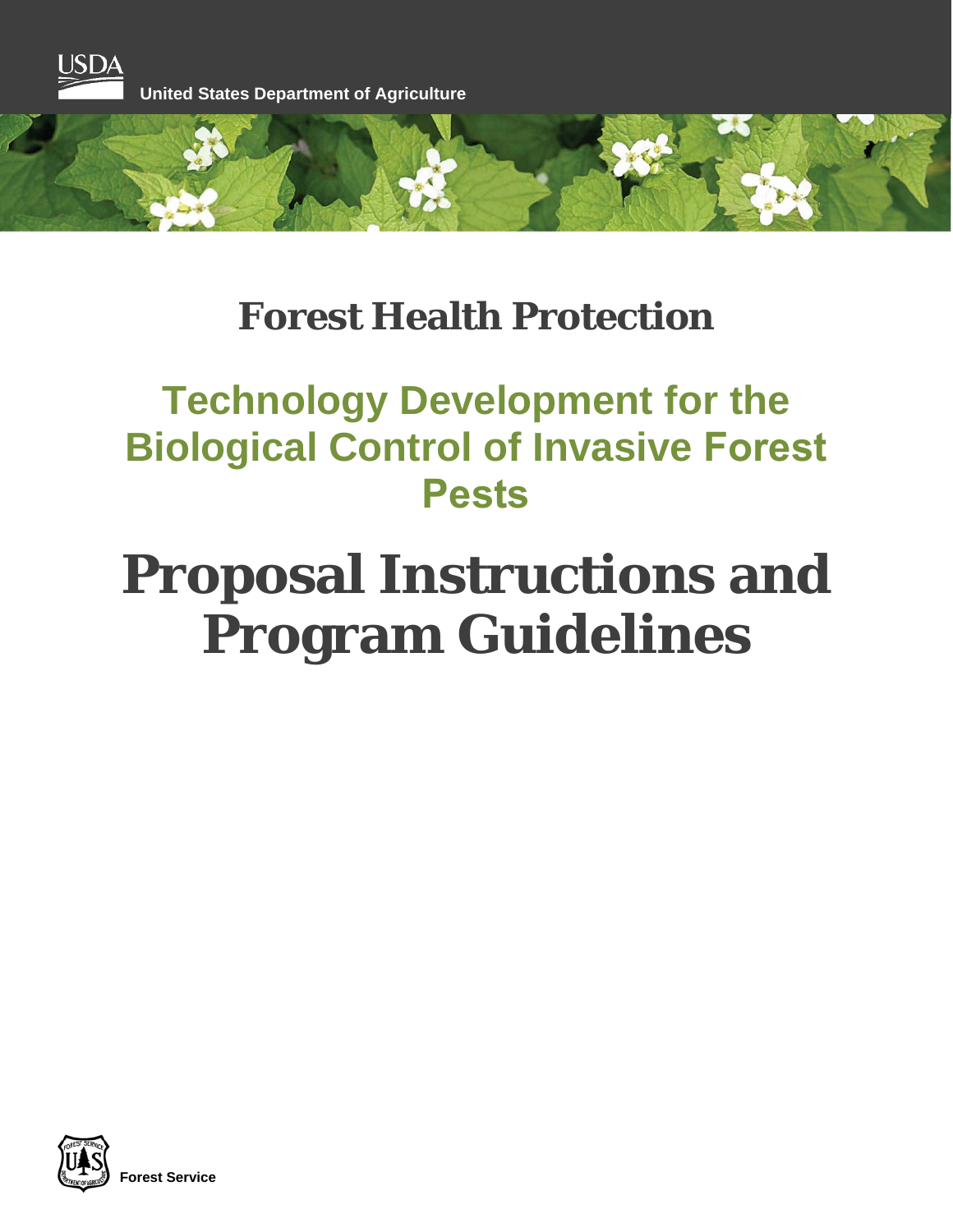## **Program Objectives, Priorities, and Project Eligibility**

The Forest Health Protection (FHP) Biological Control of Invasive Forest Pests Program is a national funding opportunity focused on the development and transfer of technologies aimed at increasing the use and efficacy of biological control for the management of invasive forest pests. Projects submitted to this Program must contribute to fulfilling the Forest Health Protection (FHP) mission: To protect and improve the health of America's rural, wildland, and urban forests *projects must address the management of invasive forest pests (i.e., plants, insects, and pathogens) using biological control.*

#### **National BCIFP Program Objective:**

The objective of the FHP Biological Control of Invasive Forest Pests Program is *to develop or improve biological control technologies and applications* that increase our ability to manage and restore forest systems from the impact of invasive forest pests.

#### **National BCIFP Priorities:**

Priorities are set by the FHP Directors, which if met, will give a higher ranking to proposals. BCIFP national program priorities are:

- **1.** Developing improved methods for assessing/predicting the effectiveness of candidate biological control agents
- **2.** Development of techniques and technologies for conducting post-release monitoring/assessments of biological control impacts and agent distribution
- **3.** Improved or novel utilization of biological control with other control technologies within integrated pest management
- **4.** Development of novel biological control strategies through funding of pilot projects

#### **Proposal Requirements and Eligibility:**

- $\checkmark$  Must address the FHP program mission
- $\checkmark$  Must be submitted through the BCIFP Regional Representatives
- $\checkmark$  Must have a FHP sponsor who is **directly involved** in the project proposal, development, and implementation. The **FHP sponsor must agree to sponsor the project** prior to proposal submission
- $\checkmark$  Have a maximum project duration of 3 years
- $\checkmark$  Must meet 50/50 cost-share requirements if you are a non-federal entity receiving funds through a Grant or Cooperative Agreement
- $\checkmark$  Must meet FS Grants and Agreements requirements

#### **Types of Projects Considered:**

BCIFP is currently requesting proposals for innovative projects that will advance the development of technology related to biological control of invasive forest pests. Original innovative pilot projects as well as proposals to expand existing technologies are strongly encouraged. USDA-ARS and APHIS facilities are eligible to apply.

*Note: Proposals focused on foreign exploration will not be considered.*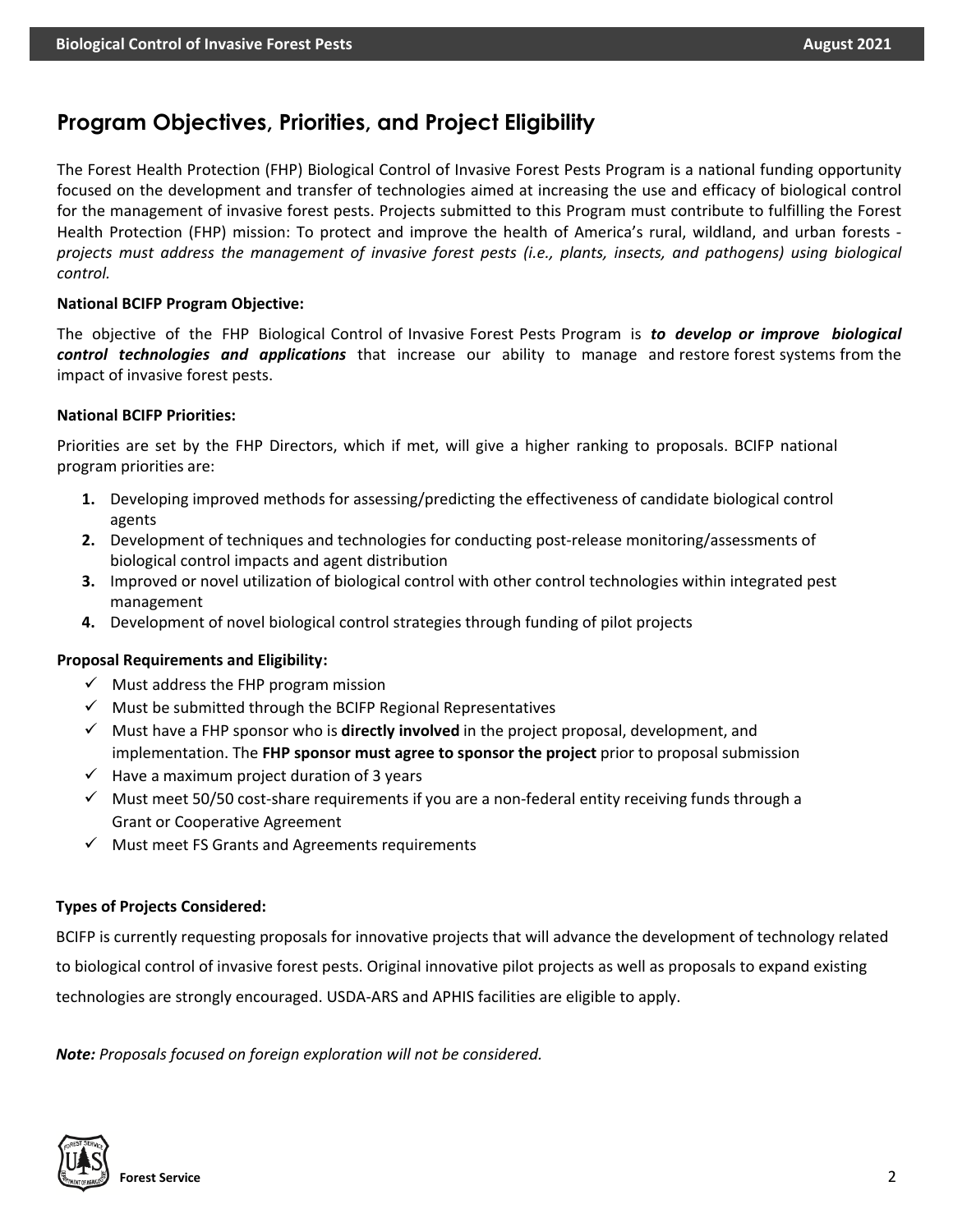## **Submitting New Proposals and Project Reports**

This Program is specifically for developing methods and technologies that enhance the effectiveness of FHP Programs and program operations. *Do not* submit proposals that would use BCIFP funds exclusively for biological control research, routine monitoring, or basic technical assistance.

In order to avoid duplication of planned or ongoing work, and to identify avenues for building on current work and potential cooperation, we encourage you to discuss your ideas with members of your local FHP staff and your Regional BCIFP Representative (see below). A maximum of 5 proposals may be elevated by each Region for National consideration.

#### **Due Dates:**

- $\checkmark$  There is one request for proposals, annually. New proposals are submitted to the national program by the Regional BCIFP Representatives – so you must work with them. **The deadline to submit New Project Proposals, Progress, and Final Reportsto Regional Representatives is October 15, 2021**.
- **Regional Representatives will submit nationally elevated New Project Proposals along with Progress and Final Reports to the National Program Manager by November 30, 2021.**

#### **Required Forms:**

Use the New Project Proposal, Progress, and Final Report forms available on the [FHP Grants web](https://www.fs.fed.us/foresthealth/working-with-us/index.shtml) page.

- *New!!* Use the FY22 fillable "**New Proposal Form**" for submitting a new proposal
	- $\triangleright$  Projects will only be accepted if they meet the definition of technology and/or methods development
	- $\triangleright$  The budget should show a thorough explanation of all costs and contributions (including non-federal match or leveraged funds) from the cooperators. Non-Federal entities receiving the funds through a grant or cooperative agreement must show the appropriate cost-share (50/50) match. As per the new Budget Accountability and Modernization, salary and expenses (including travel) cannot be added to budgets going to USDA Forest Service recipients.
- For **Continuing Projects** funded in prior years, whether or not you are requesting funding in the current year, please submit an BCIFP Progress Report form. Use the FY22 fillable "Progress Report" form for submitting a Progress Report. Continuing projects with requests for funding will be evaluated for appropriate performance
- For **Completed Projects ending by September 30** of the current year, please submit a BCIFP **Final Report** form. Use the FY22 fillable "Final Report" form for submitting a Final Report. If the project is closed but products are pending, please fill out and submit a Progress Report form in lieu of the Final Report form.

*NOTE:* portions of these forms may become available to the public on the FHP Grants website. Please consider spelling, punctuation, verbiage, etc. accordingly.

| <b>BCIFP Regional Coordinators</b> | <b>FHP Program Office</b>                         | <b>Email</b>            |
|------------------------------------|---------------------------------------------------|-------------------------|
| Carol Bell Randall                 | Regions 1 (Northern Region)                       | carol.randall@usda.gov  |
| <b>Bob Cain</b>                    | Region 2 (Rocky Mountain Region)                  | robert.cain@usda.gov    |
| Allen White                        | Region 3 (Southwestern Region)                    | allen.white@usda.gov    |
| Carl Jorgensen                     | Region 4 (Intermountain Region)                   | carl.jorgensen@usda.gov |
| <b>Stacey Clark</b>                | Region 5 (California, Hawaii and Pacific Islands) | stacey.clark@usda.gov   |
| Lia Spiegel                        | Region 6 (Washington and Oregon)                  | lia.spiegel@usda.gov    |
| Michelle Frank                     | Region 8 (Southeast Region)                       | michelle.frank@usda.gov |
| David Mausel                       | Region 9 (Northeastern Region)                    | david.Mausel@usda.gov   |
| <b>Betty Charnon</b>               | Region 10 (Alaska)                                | betty.charnon@usda.gov  |